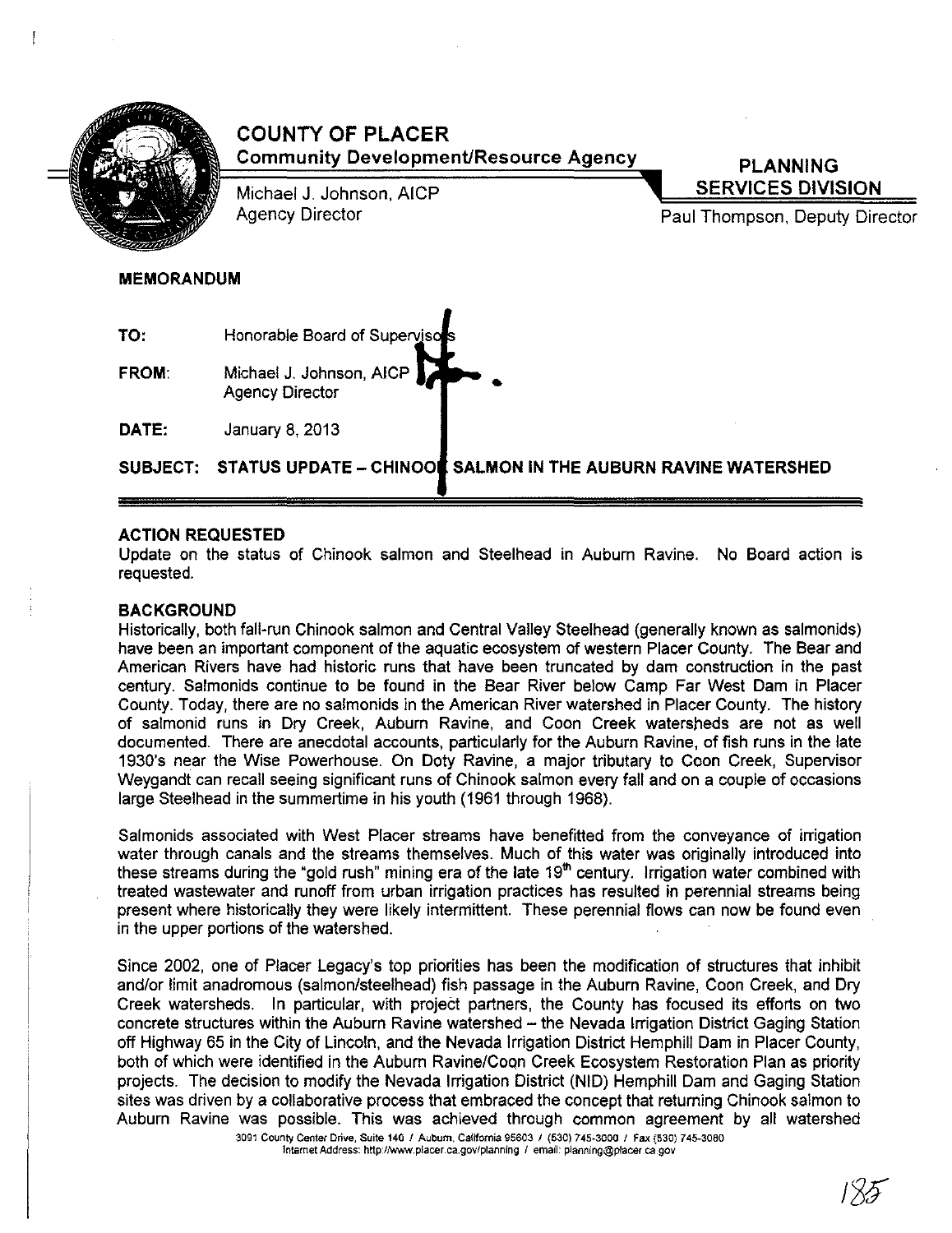stakeholders including NID and the City of Lincoln. For both barriers, it was determined that structural modifications could be made that would allow for both upstream and downstream fish passage. Auburn Ravine above these two structures provides important spawning and rearing habitat that the Department of Fish and Game has estimated could support as many as 10,000 salmonids for each linear mile of stream.

With the successful modification of the NID Gaging Station, nearly 300 Chinook salmon ascended the structure in November and December of 2012. The County's efforts will now be directed at restoring fish passage at the Hemphill Dam in Placer County. The County's project partners include: California Department of Water Resources: Nevada Irrigation District: City of Lincoln; Dry Creek Conservancy; Save Auburn Ravine Salmon and Steelhead; American Basin Council of Watersheds; California Department of Fish & Game; the Bella Vista Foundation; and the Granite Bay Flycasters. Previously received grant funds have provided an evaluation of various alternatives for the Hemphill Dam and the project is likely to be a highly competitive project due to the success that was achieved at the Gaging Station and the value of the habitat upstream from Hemphill Dam.

In addition to the direct involvement by Placer County via the Placer Legacy program, there have been other successes in the past couple of years related to salmonids in western Placer County.

- Chinook salmon found at the Hidden Falls Park on new gravels placed as part of the construction of a new bridge over Coon Creek.
- Removal of the Cottonwood Dam and restoration of Miners Ravine in Granite Bay.
- The formation of the Save Auburn Ravine Salmon and Steelhead (SARSAS) as an advocacy organization for improving habitat conditions in Auburn Ravine for salmon and steelhead.
- The activities of the American Basin Council of Watersheds particularly as it relates to stream monitoring and public outreach/education.
- Various habitat restoration efforts on Auburn Ravine, Coon Creek, Miners Ravine and other salmon/steelhead bearing streams.
- Development of a conservation strategy for salmon and steelhead for the Placer County Conservation Plan (PCCP)

# **STATUS AND NEXT STEPS**

NID is exploring various fish passage improvement alternatives at the Hemphill Dam facility. Placer County has met and will continue to meet with its federal, state and local partners. Stakeholder engagement has never been greater. Within the Auburn Ravine watershed, the County's goal is to get all migrating salmonids uninterrupted passage to prime spawning habitat above the Hemphill Dam.

The Planning Services Division will continue to evaluate opportunities within the Coon Creek and Dry Creek watersheds to improve fish passage, water quality, and water temperature as part of the mission associated with the implementation of the Placer Legacy program. Once the PCCP is adopted, implementation of the PCCP conservation strategy for salmon and steelhead will supplement the efforts of the Placer Legacy program and those efforts of the wildlife agencies and non-profit stakeholders. Recent successes have shown that ongoing monitoring combined with the successful implementation of projects is reversing a 60+ year negative trend for salmon and steelhead populations in western Placer County and that the fish populations in the future may once again reflect the populations of the past.

An overall summary of the chronology of events that resulted in the modification of the NID Gaging Station is included as Attachment B.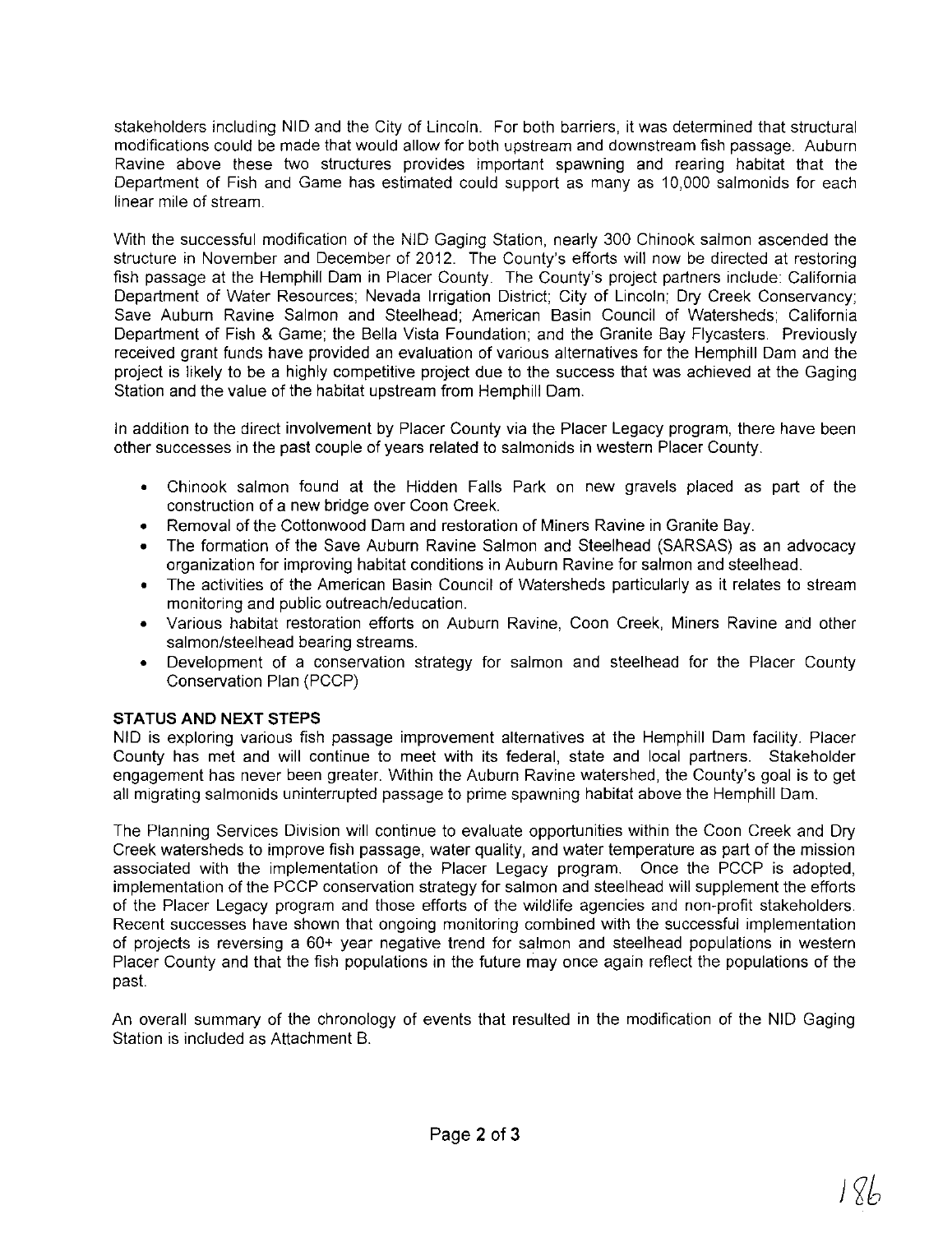# **FISCAL IMPACT**

There are no fiscal impacts associated with this report. Implementation of the ecosystem restoration plans for salmon and steelhead and the PCCP will be funded by mitigation payments, grants and gifts. The Planning Services Division's budget has sufficient revenues to support the efforts of staff at this time

## **SUMMARY**

No action is necessary as this status update is intended to generate discussion and feedback from the Board regarding the future of Chinook salmon and Steelhead in western Placer County. County staff will continue to work with its project partners on projects and project funding and will return to the Board if future direction or action is warranted.

# **ATIACHMENTS:**

| Attachment A: | Watershed Map of Western Placer County      |
|---------------|---------------------------------------------|
| Attachment B: | Auburn Ravine Fish Passage Project Timeline |

**cc: David Boesch, County Executive Officer Jennifer Merino, Board of Supervisors Office Karen Schwab, County Counsel's Office Loren Clark, Assist Director CORA** 

 $\overline{1}$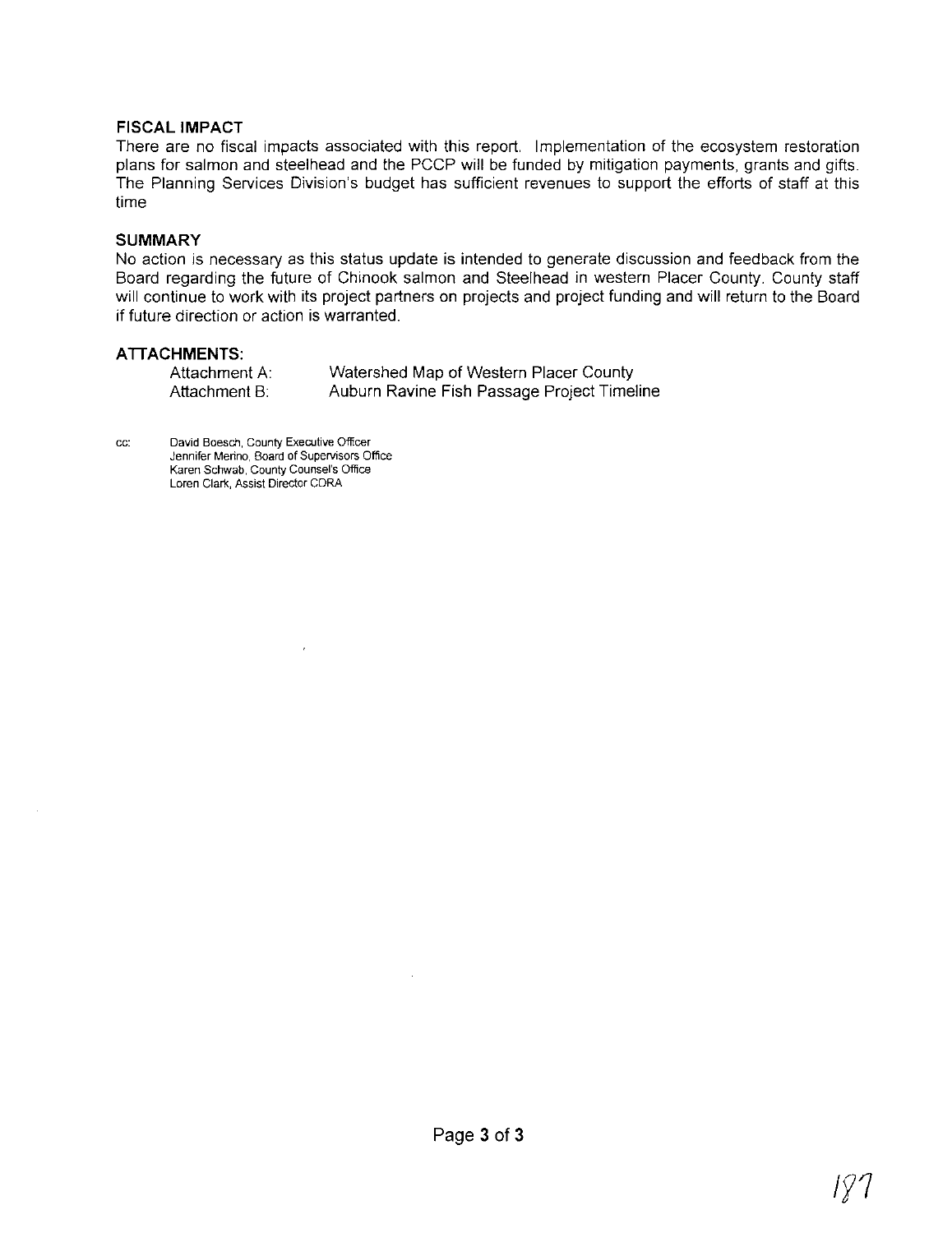# **ATTACHMENT A**



*J'j*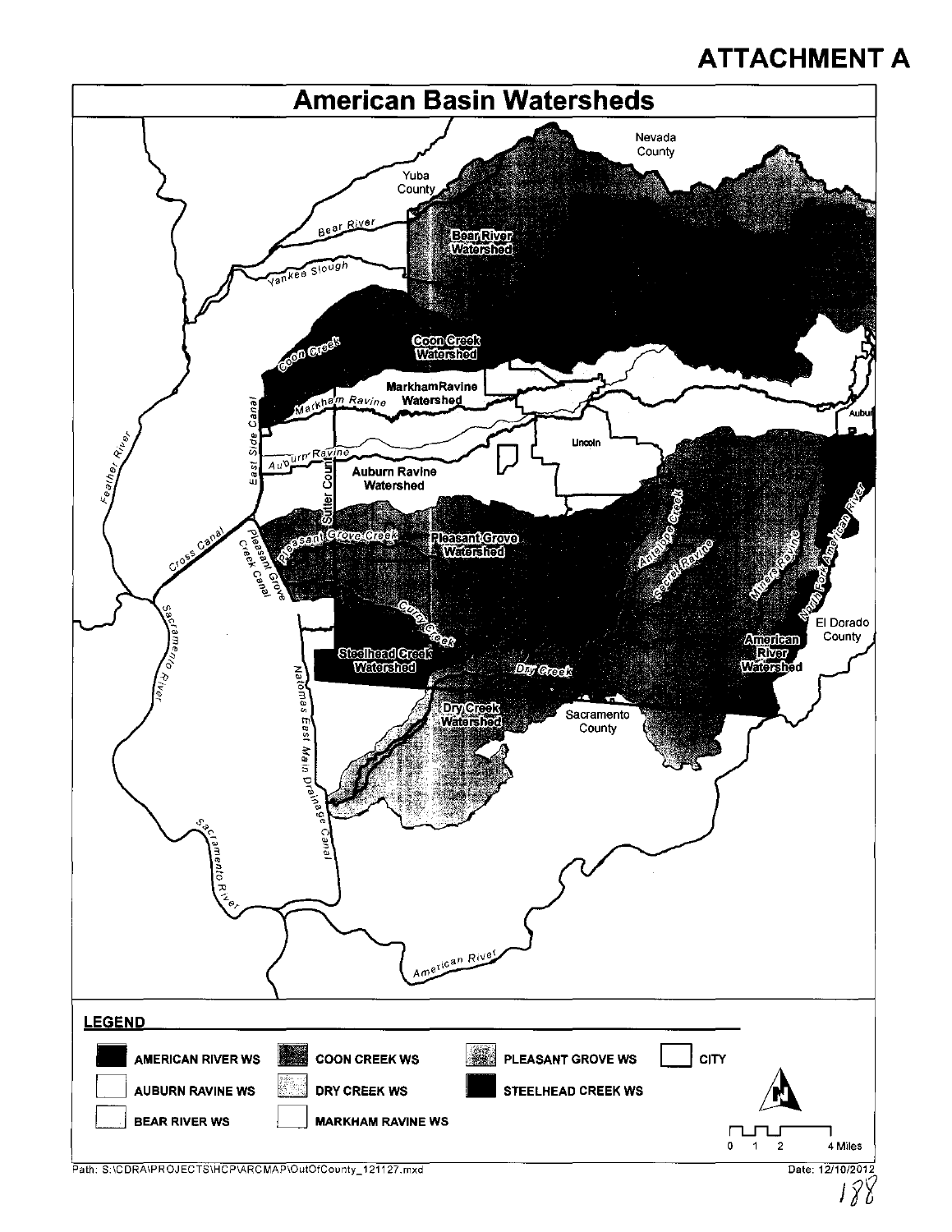# **ATTACHMENT B**

# **Auburn Ravine Fish Passage Restoration: Project Background**

Note: Placer County staff was engaged as the project lead or offering technical assistance to the Nevada Irrigation District (NID) throughout all project phases outlined below.

# 1997

A dialog/discussion begins on the future of fish and water quality in Auburn Ravine.

#### April 2002

The CalFed funded "Auburn Ravine/Coon Creek Ecosystem Restoration Plan" recognizes fish passage as a limiting factor for Salmonids in Auburn Ravine. The NID Gaging Station is singled out as a priority.

#### July 2005

The NID Gaging Station is identified as a priority project by the Auburn Ravine/Coon Creek Watershed Group, which included Placer County, Sierra Club, NID and PCWA, through a stakeholder driven facilitation process.

#### September 2005

The National Oceanic and Atmospheric Administration (NOAA), National Marine Fisheries Service designates Auburn Ravine critical habitat for the federally threatened Central Valley Steelhead.

#### September 2005 to May 2007

County conducts a series of stakeholder meetings to build support for the project and secure matching funds.

### Januarv 2006

Project feasibility study completed.

#### July 2006

The Cosumnes, American, Bear, and Yuba (CABY) Integrated Regional Water Management Plan (IRWMP) identifies Auburn Ravine Fish Passage Restoration Project as a top priority for the region.

#### November 2006

California Dept of Fish Game (DFG) completes fish assessment study. DFG declares that Auburn is one the of best trout streams in the entire western Sierra region.

### April 2007

Dry Creek Conservancy is awarded a \$55,000 grant from the Bella Vista Foundation for the Auburn Ravine Fish Passage Restoration Project.

#### June 2007

Placer County is awarded \$340,000 CalFed Watershed Program Grant, \$304,000 which is earmarked for fish passage improvements.

#### June 5, 2007

Placer County selects a consultant for the Auburn Ravine Fish Passage Restoration Project.